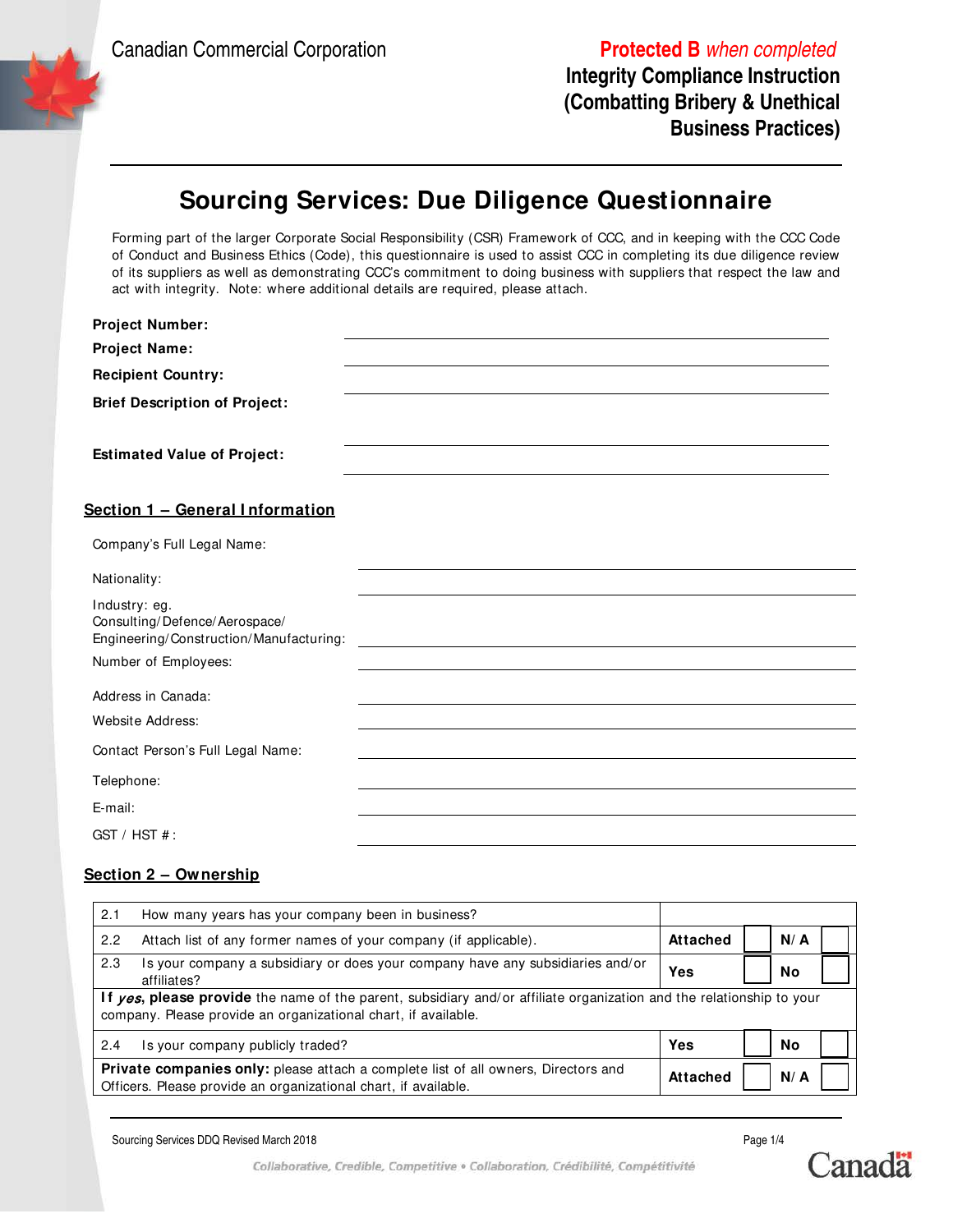Canadian Commercial Corporation **Protected B** when completed

### **Integrity Compliance Instruction (Combatting Bribery & Unethical Business Practices)**

### **Section 3 – Legal**

| 3.1 | Please attach a copy of incorporating documents.                                                                                                                                                                                                           | Yes | N/ A |
|-----|------------------------------------------------------------------------------------------------------------------------------------------------------------------------------------------------------------------------------------------------------------|-----|------|
|     | If you answer $yes$ to any of the following questions, please attach the details:                                                                                                                                                                          |     |      |
| 3.2 | Are there any judgments, claims, or arbitration proceedings or law suits<br>threatened, pending or outstanding in any jurisdiction in excess of \$500,000<br>against your company (or any person listed in this questionnaire) within the last 5<br>vears? | Yes | No   |
| 3.3 | Has your company (or any person or entity listed in this questionnaire) filed any<br>law suits or requested arbitration with any other federal government department<br>or agency within the last 5 years?                                                 | Yes | No   |

#### **Section 4 – Financial**

| Please attach the last 2 sets of annual financial statements (for the entity contracting with<br>CCC).                                                                                                                                                                           | <b>Attached</b> |
|----------------------------------------------------------------------------------------------------------------------------------------------------------------------------------------------------------------------------------------------------------------------------------|-----------------|
| If you answer yes to any of the following questions, please attach the details:                                                                                                                                                                                                  |                 |
| Has your company, by itself or in partnership or any of its Board of Directors or<br>4.1<br>Senior Officers been subject to foreclosure, sought protection under any provision<br>of any bankruptcy act or been placed in bankruptcy or receivership within the past<br>5 years? | Yes<br>No       |
| 4.2<br>Within the last 5 years, has your company (or any related companies) been in<br>default of its lending agreements?                                                                                                                                                        | Yes             |

#### **Section 5 - I ntegrity and Business Ethics**

#### **Within the past 5 years:** If you answer yes to any of the following questions, **please attach the details**. 5.1 For the following questions (5.1.a to 5.1.d), please indicate if your company (or any person or entity listed in this questionnaire), by itself or in partnership, or any of its related companies, principle shareholder, senior officer or senior management has ever: a. been debarred by any government or international organization from tendering? **Yes No** b. been investigated for, been charged with, or been found guilty in any court, or subject to equivalent administrative measures, for violation of the Corruption of Foreign Public Officials Act or any other anti-corruption/bribery laws? **Yes No** c. been investigated for, been charged with, or been found guilty in any court, or subject to equivalent administrative measures of violating any rules or regulations governing the purchase or sale of goods or services to or by any government? **Yes No** d. been investigated or found guilty of violations involving income tax fraud, securities or competition laws? **Yes No** 5.2 Does your company have a written policy regarding corruption or bribery? **Yes No** 5.3 Does your company provide anti-corruption / anti-bribery training for those employees involved in high risk countries and activities? **Yes No** 5.4 Do you have controls and procedures established within your company with respect to foreign public officials being offered gifts, hospitality, entertainment, travel or other expenses? **Yes No** 5.5 Has your company been audited for business integrity compliance by a thirdparty in the last 5 years? **Yes No**

Sourcing Services DDQ Revised March 2018 **Page 2/4 Page 2/4 Page 2/4 Page 2/4** 



Collaborative, Credible, Competitive · Collaboration, Crédibilité, Compétitivité

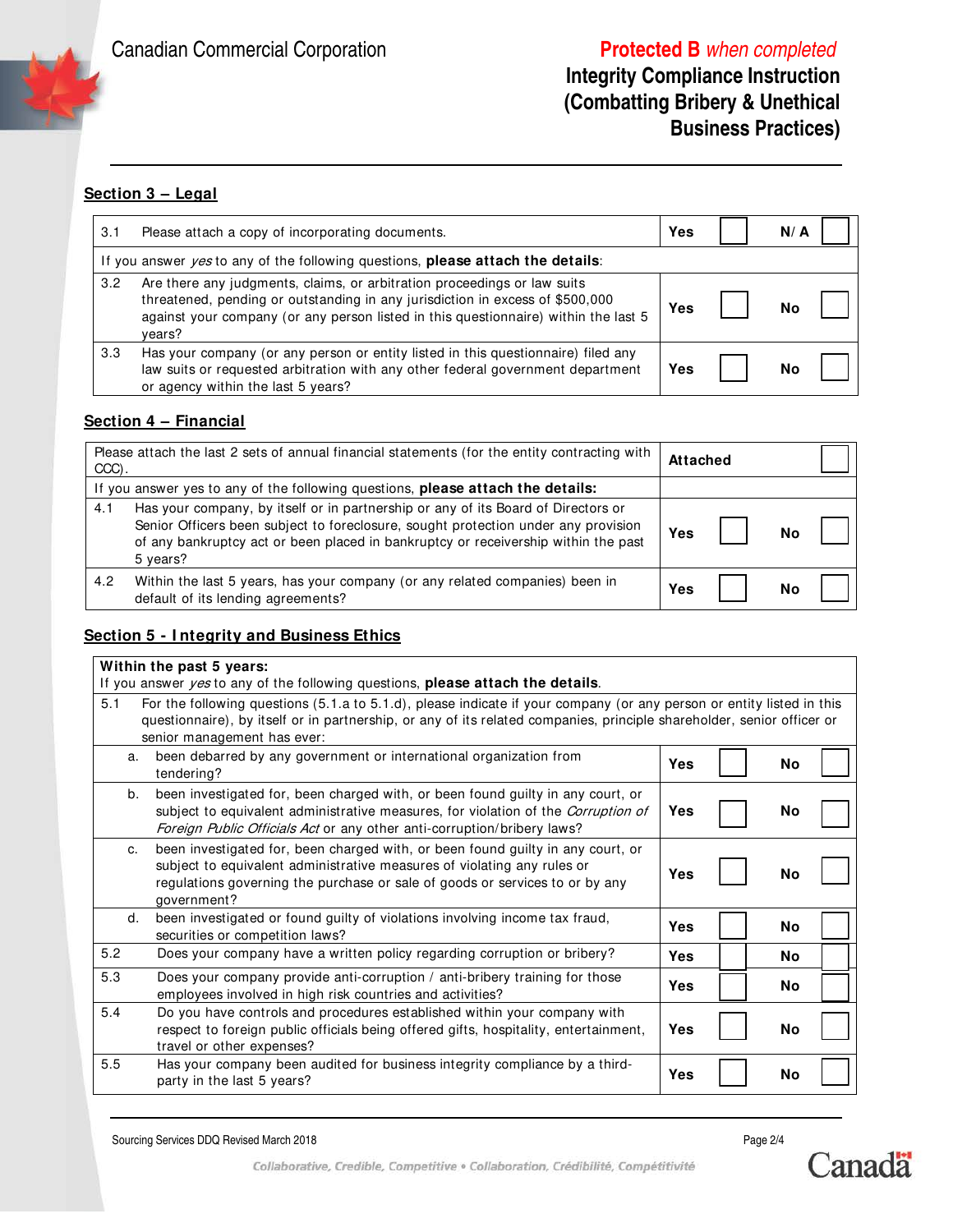### **Integrity Compliance Instruction (Combatting Bribery & Unethical Business Practices)**

#### **Section 6 – Government of Canada's I ntegrity Regime**

Please consult the following links:

http://www.tpsgc-pwgsc.gc.ca/ci-if/declaration-eng.html and https://www.tpsgc-pwgsc.gc.ca/ci-if/politiquepolicy-eng.html

| 6.1 | Upon review of the Public Services and Procurement Canada (PSPC) Integrity        |     |           |
|-----|-----------------------------------------------------------------------------------|-----|-----------|
|     | Declaration Form and the Ineligibility and Suspension Policy, could your company  | Yes | <b>No</b> |
|     | be declared ineligible or suspended from being awarded a federal contract or real |     |           |
|     | property agreement?                                                               |     |           |

http://www.international.gc.ca/trade-agreements-accords-commerciaux/ncppcn/index.aspx?lang= eng&menu\_id= 1&menu= R and http://www.oecd.org/ corporate/mne/1922428.pdf

| 6.2 | We understand that CCC expects that Canadian companies will cooperate in good<br>faith with proceedings before any National Contact Point (NCP) for the OECD | Yes | No |
|-----|--------------------------------------------------------------------------------------------------------------------------------------------------------------|-----|----|
|     | Guidelines for Multinational Enterprises which involve a request for review that                                                                             |     |    |
|     | names the Company.                                                                                                                                           |     |    |

#### **Section 7 – Agents, Representatives and Business Partners**

| 7.1 | Does your company hire agents, representatives and/or third party<br>intermediaries?                                                                                                                                                                                                                                                                   | Yes | Nο        |
|-----|--------------------------------------------------------------------------------------------------------------------------------------------------------------------------------------------------------------------------------------------------------------------------------------------------------------------------------------------------------|-----|-----------|
| 7.2 | Does your company have a written policy and/or processes regarding the use of<br>agents and representatives and third party intermediaries?<br>If, yes, please attach a copy of the policy and explain how it has been applied.                                                                                                                        | Yes | No        |
| 7.3 | If your company hires agents, representatives and/or third party<br>intermediaries, does your company conduct risk-based due diligence before<br>entering into any agreement with an agent, representative and/or third party<br>intermediary?<br>If, yes, please attach a copy of the due diligence as completed for the third<br>party intermediary. | Yes | <b>No</b> |
| 7.4 | Are there any agents, representatives and/or third party intermediaries with<br>respect to this project?                                                                                                                                                                                                                                               | Yes | No        |



Collaborative, Credible, Competitive · Collaboration, Crédibilité, Compétitivité